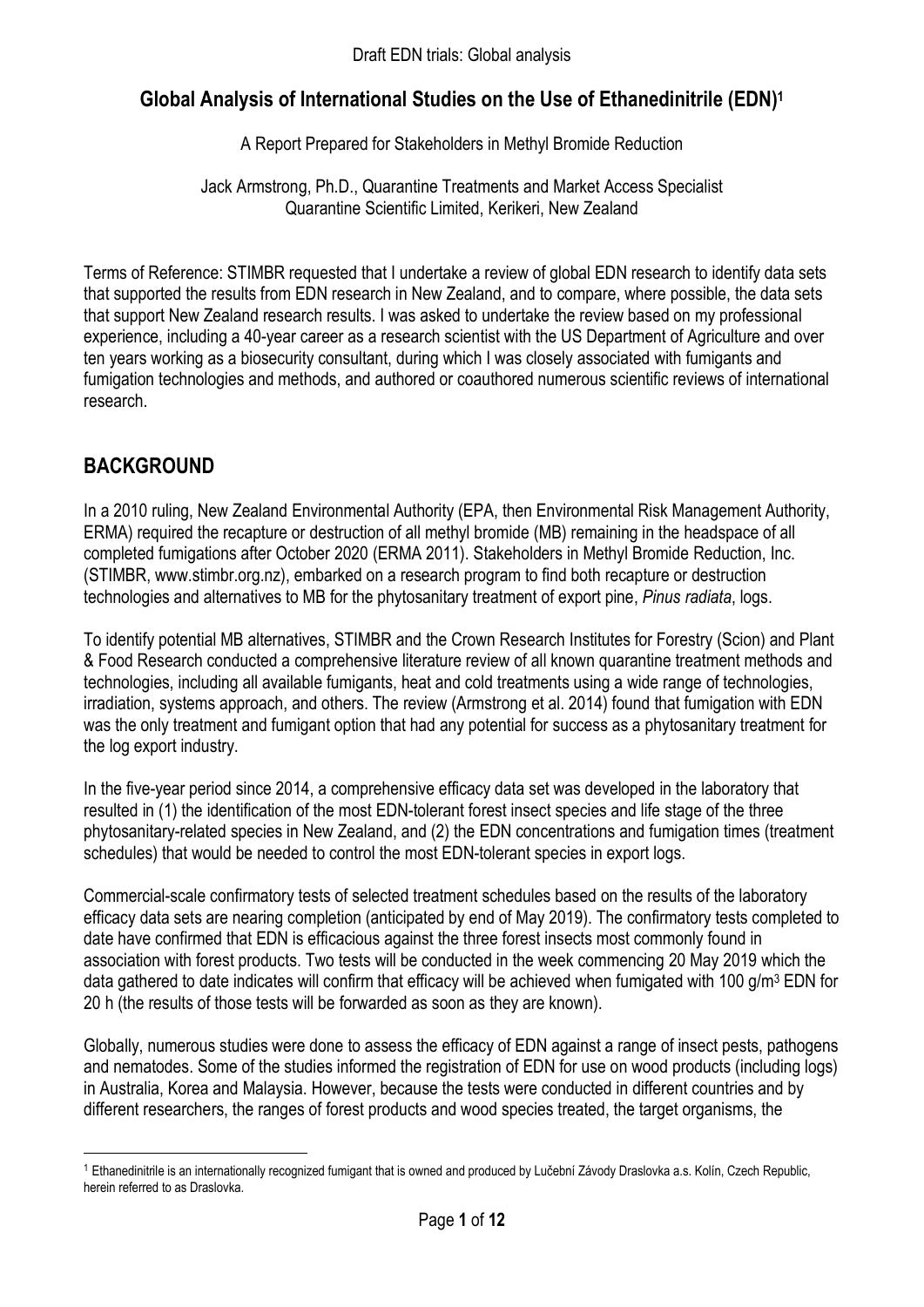experimental designs and the parameters that were tested are widely varied. This report collates the results for these studies to enable comparison, if possible, with the results from EDN efficacy research that has been undertaken in New Zealand.

## **DISCUSSION**

-

Because EDN is a relatively new fumigant that has not been used for commercial fumigations (until recently), the overseas studies discussed here are of an exploratory nature and record a range of measurements associated with single units of product (e.g., a single stack of logs) and/or were not systematically replicated. In contrast, the EDN research in New Zealand has been very systematic and has produced the most robust data of any country worldwide. Results from laboratory-scale trials have been confirmed in commercial-scale log stacks of, initially, approximately 700 m<sup>3</sup> (total volume) and latterly approximately 170 m<sup>3</sup> as lower treatment rates and shorter durations were explored. In all instances efficacy has been demonstrated with nearly 100,000 target insects killed<sup>2</sup>. There have been no survivors. Probit 9, a statistical measure often required of phytosanitary treatments has been achieved.

#### Comment: International phytosanitary standards

The EDN Advisory sub-committee of the International Forest Quarantine Research Group convened (international teleconference) on 8 May 2019 to discuss the status or EDN research, the worldwide registration of EDN, and to consider the data required by the International Plant Protection Convention Technical Panel on Phytosanitary Treatments (TPPT). The meeting considered, and confirmed its support of the application for the inclusion of EDN in the relevant International phytosanitary standards (ISPM 15 and ISPM 28).

Dr Adnan Uzunovic<sup>3</sup> commented, in his role as chair of the sub-committee, that the quantity and quality of the EDN research data now available that supports its efficacy is far greater than that previously submitted by any National Plant Protection Organisation to the TPPT for any other treatment. Further, he noted the importance of the New Zealand generated data (citing the depth, thoroughness and robustness of the research) and the weight it will lend to the case for including EDN in the international standards.

Dr Mike Ormsby<sup>4</sup> confirmed that MPI will take the submission seeking inclusion of EDN in the treatment standards to TPPT at its next meeting.

The reports appended to this paper were conducted in various parts of the world and used different tree species and target pest species. In each instance, the researchers have designed their experiments to provide data for a country specific concern. The tests were conducted using a wide range of EDN concentrations, temperatures, load factors and approaches to fumigation. Consequently, it is not possible to use this data to derive scientifically justifiable statements about the behavior of EDN by comparing the results among the globally produced studies or with the results of EDN research in New Zealand.

As stated researchers in New Zealand have produced the most comprehensive and robust EDN efficacy data in the laboratory, then confirmed the laboratory data using commercial scale tests. I have carefully considered the papers and the New Zealand data. Direct comparisons cannot be made between the research results from the studies worldwide either among those studies or directly with the results from research in New Zealand.

<sup>&</sup>lt;sup>2</sup> The results from both laboratory - and commercial-scale studies in New Zealand will be presented to the Australian Pesticide and Veterinary Medicine Authority for modification of the EDN label for fumigating wood products, including logs, in Australia.

<sup>3</sup> Dr Uzunovic is employed at a Mycologist-Research Scientist at FPInnovations, Vancouver.

<sup>4</sup> Dr Ormsby is the Manager for Plant and Pathways Biosecurity Science and Risk Analysis, NZ Ministry for Primary Industries.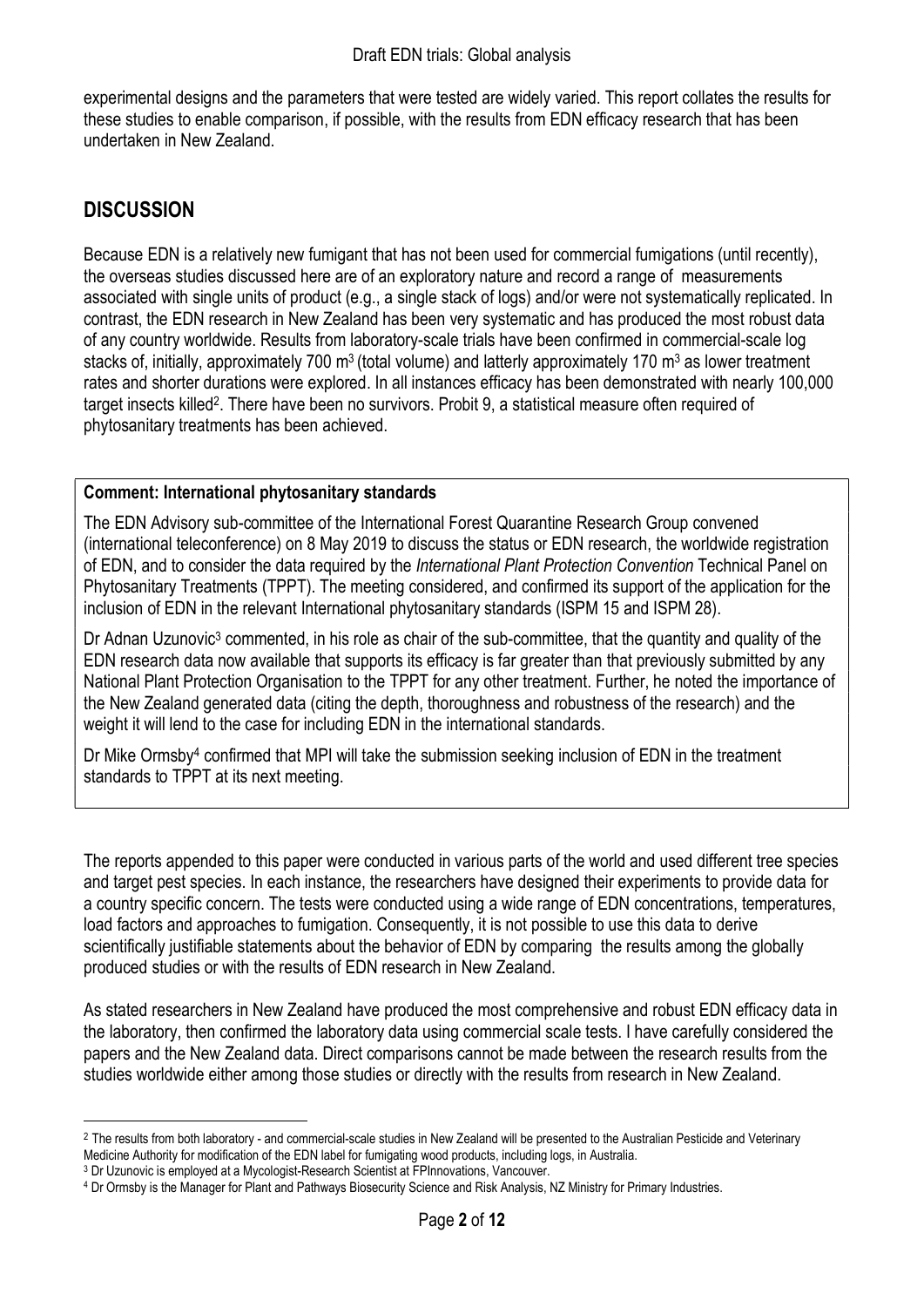However, there are trends that are apparent in the appended studies that allow several high-level conclusions to be drawn from those studies confirming the results reported from New Zealand.

Specifically, these trends include:

- 1. EDN is efficacious against all the forest pest(s) tested. In all of the research, the results found fumigation concentrations and times that provided complete mortality of the target pest(s).
- 2. The various types of cover (sheets/tarpaulins) can reduce emissions during fumigation to very low levels. Sheet/tarpaulin is the determining factor in preventing EDN emissions during fumigation, to protect both the workers and the environment.
- 3. The concentration of EDN under the sheet/tarpaulin declines to low levels rapidly over the fumigation times used. Unlike other fumigants, all of the research results show that EDN under the sheet/tarpaulin quickly vaporizes and sorbs within the treated product, then degrades to low concentrations by the end of fumigation.
- 4. When venting occurs very little EDN is released to the atmosphere. The rapid decline in EDN concentration over time directly results in less EDN available at the end of fumigation to be released into the atmosphere.
- 5. EDN released during venting diffuses rapidly over short distances resulting in a rapid decrease in the EDN concentration in the environment. All the studies found that EDN does not "pool" or linger in the fumigation area during the venting process but decreases rapidly over a short period of time by diffusion into the environment

The New Zealand Ministry for Primary Industries will present the results of the New Zealand trials to trading partners during bi-lateral meetings seeking approval for the recommended treatment schedules for the use of EDN as a phytosanitary treatment against forest insects found in association with pine logs exported from New Zealand. Once approved by our trading partners, EDN will become a tool for the New Zealand log export industry as it is a viable alternative for methyl bromide.

## List of appended research papers:

.

- 1. "Commercial Fumigations of Wood in Czech Forests First Experiences" November 2018, 1496-m<sup>3</sup> stack study.
- 2. "Commercial Fumigations of Wood in Czech Forests First Experiences" November 2018 86-m<sup>3</sup> stack study.
- 3. New Technology of Wood Fumigation Against Bark Beetle First Trial Results EDN Product Used for Forest Protection in the Czech Republic", Lesnicka Prace, 19-21, 11, 2017.
- 4. Russian study 2018 to inform registration in Russia Executive Summary
- 5. Preliminary trials of the ethanedinitrile fumigation of logs for eradication of Bursaphelenchus xylophilus and its vector insect Monochamus alternatus. Byung-Ho Lee, Jeong-Oh Yang, Stephen Beckett and Yonglin Ren. Paper referring to three different fumigation with different parameters.
- 6. Presentation reporting the results of paper 5 above with photographs and some additional data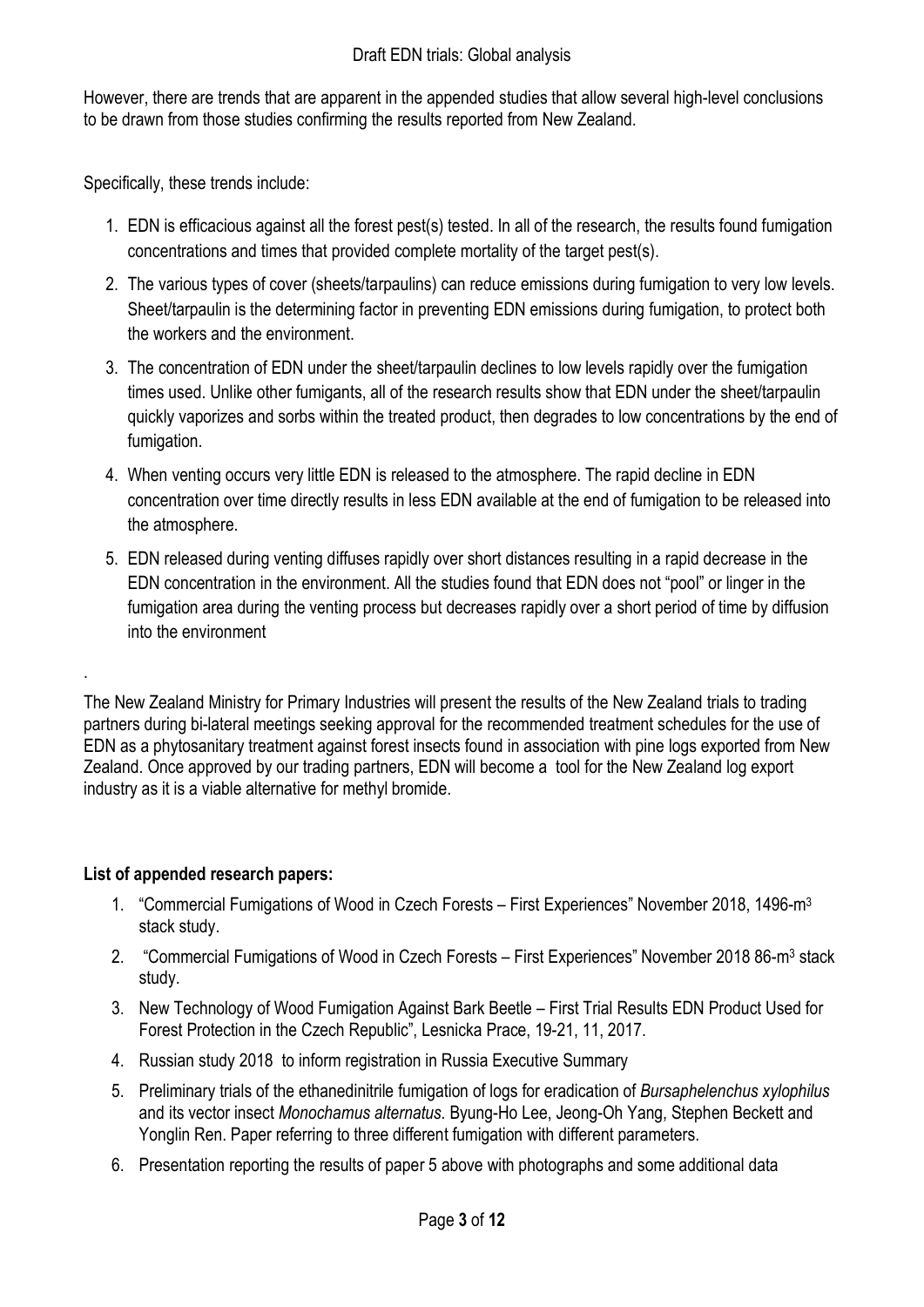### Czech studies: Two Draslovka reports presented at the Methyl Bromide Alternatives Outreach forum, November 2018, Orlando, Florida (https://mbao.org/static/docs/confs/2018 orlando/papers/hnatek.pdf),

### **Context**

The purpose of the research was to:

- 1. verify EDN efficacy in a log stack fumigation greater than  $1,000$  stacked m<sup>3</sup>
- 2. verify EDN distribution in a log stack fumigation above 1,000 stacked  $m<sup>3</sup>$
- 3. monitor EDN concentrations during ventilation and determine safety distances
- 4. other measurements.

The two separate trials Abies picea (Norway spruce) logs were treated under a critical use exemption (CUE)<sup>5</sup> approved by the government of the Czech Republic. The treatments were done using log stacks covered with tarpaulin sheets. The CUE was provided to allow Draslovka to determine the efficacy of EDN against the European spruce bark beetle, Ips typographus, that is currently devastating Norway spruce in Czech forests. A total 200,000 m<sup>3</sup> of logs were treated under the CUE in the Czech Republic during the 2018 summer. A second approval was granted by the Czech government to treat up to 1 million  $m<sup>3</sup>$  over the 2019 summer.

The two presentations included:

- 1. A fumigation of a 1,496-m<sup>3</sup> log stack and a 86-m<sup>3</sup> log stack (the original presentation mis-stated the log stack volume as 150 m<sup>3</sup>). The purpose of the 1,496-m<sup>3</sup> log stack trial was to measure EDN concentrations within the stack and the surrounding area during fumigation.
- 2. The purpose of the 86-m<sup>3</sup> log stack fumigation was to determine the efficacy of EDN for the control of I. typographus, six toothed spruce bark beetle or Spruce wood engraver, Pityogenes chalcographus, hairy spruce bark beetle, Dryocoetes autographus and Brown spruce longhorn beetle, Tetropium fuscum.

Data from these trials are summarised below.

<sup>-</sup>5 EDN is not yet registered for use with-in the EU. The Czech government has made application to the EU seeking registration of EDN for use in the EU.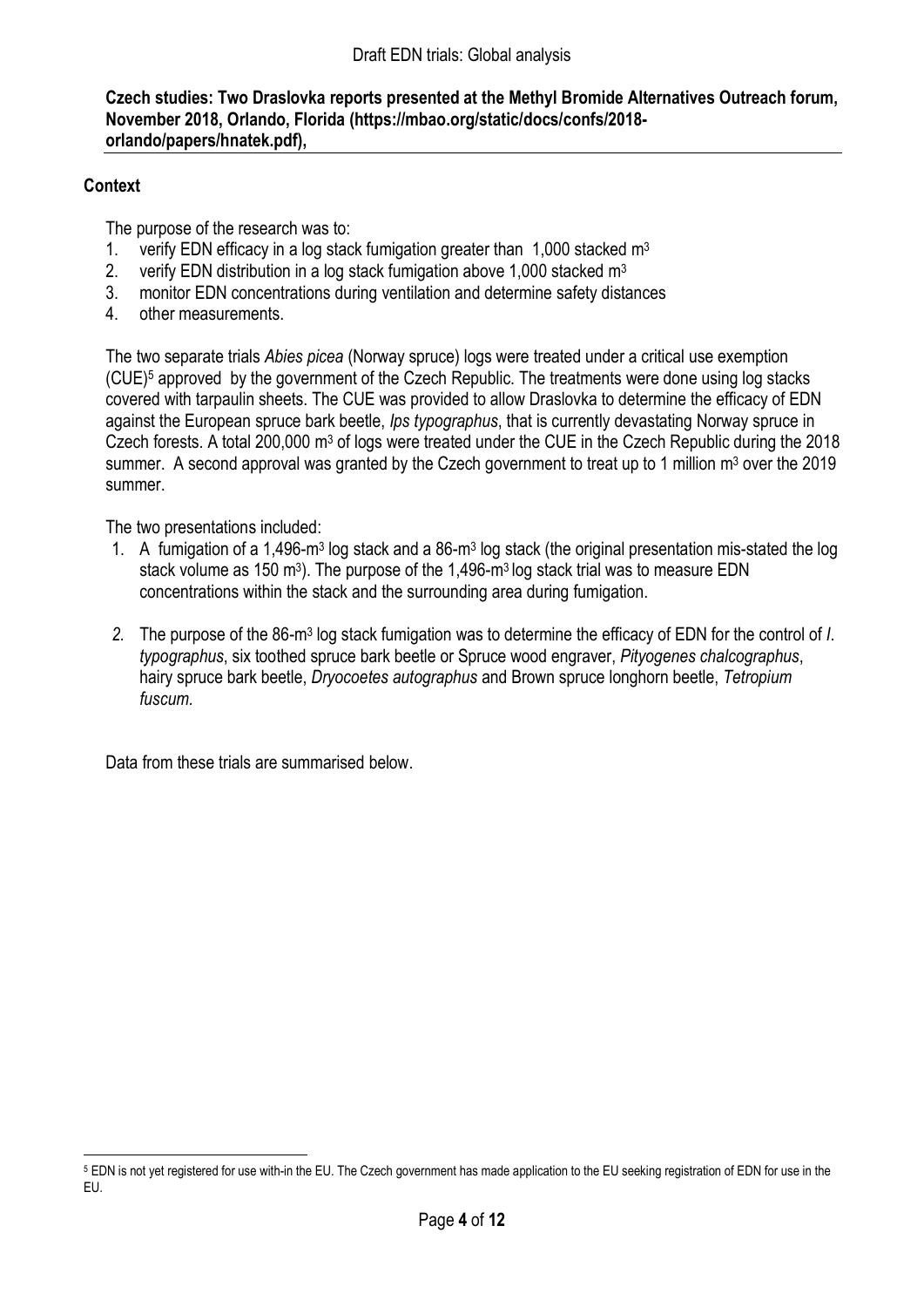| Document                                    | Draslovka report - Study 1                                    |
|---------------------------------------------|---------------------------------------------------------------|
| Date                                        | 5 <sup>th</sup> September 2018                                |
| Location                                    | Vápenná (Jeseník District) Czech Republic                     |
| Set up details                              |                                                               |
| Type of logs                                | Picea abies (L) Norway spruce                                 |
| Log size                                    | 2m length                                                     |
| Replication                                 | 1 stack 1 application                                         |
|                                             | The stack was covered with plastic tarpaulin which was        |
|                                             | joined by folding and sealing the joint with spring clamps    |
| Stack cover                                 | (30cm apart                                                   |
| Stack volume                                | 1,496m <sup>3</sup>                                           |
| <b>Stack dimensions</b>                     | 68.0 x 4.4 x 5.0 m                                            |
| Load factor                                 | 64%                                                           |
| Fumigation                                  |                                                               |
| Dose rate                                   | $50$ gm/m $3$                                                 |
| total EDN used                              | 75 kg                                                         |
| Length of fumigation                        | 10 hours                                                      |
| Measurement device in stack - fumigation    | GC Shimadzu GC-17A                                            |
| Maximum start concentration                 | 27 and 28 gm/m <sup>3</sup> measured in 2 places in the stack |
| End concentration                           | 3.8 and 4.1 $g/m^3$ – measured in 2 places in the stack       |
| Temperature <sup>0</sup> C - under tarp     | 11 to 23 °C                                                   |
| Temperature <sup>0</sup> C - Ambient air    | 10 to 30 °C                                                   |
| Air movement                                | 0 to $3.5$ m/s                                                |
| <b>Measurements</b>                         |                                                               |
|                                             | MSA (6 EDN monitors placed at 20m from the tarp all           |
|                                             | directions)                                                   |
| Measure device outside stack -fumigation    | Lumasense (10 m downwind centre of the tarp)                  |
| EDN in environment during fumigation        | 0 ppm at both 10 and 20 m                                     |
|                                             | Gasmet (20 m downwind direction from the tarp)                |
| Measure device outside stack - ventilation  | Lumasense (10 m downwind centre of the tarp)                  |
| Environmental EDN - Fumigation              | 0ppm at 10 and 20 m                                           |
|                                             | 0-20min 12 ppm average 88 ppm maximum                         |
| Environmental EDN - ventilation - lumaSence | 20-40 min 2 ppm average 16 ppm maximum                        |
| at 10m                                      | 40-60 min 1 ppm average 3 ppm maximum                         |
| Environmental EDN - ventilation - Gasmet at |                                                               |
| 20 <sub>m</sub>                             | 0 ppm average and maximum throughout ventilation              |
| Environmental EDN - ventilation -<br>MSA at |                                                               |
| 20 m N, S. E, W                             | 0 ppm average and maximum throughout ventilation              |
| Concentration in stack 1.5 hours post       |                                                               |
| ventilation                                 | 0 ppm                                                         |

## Data summary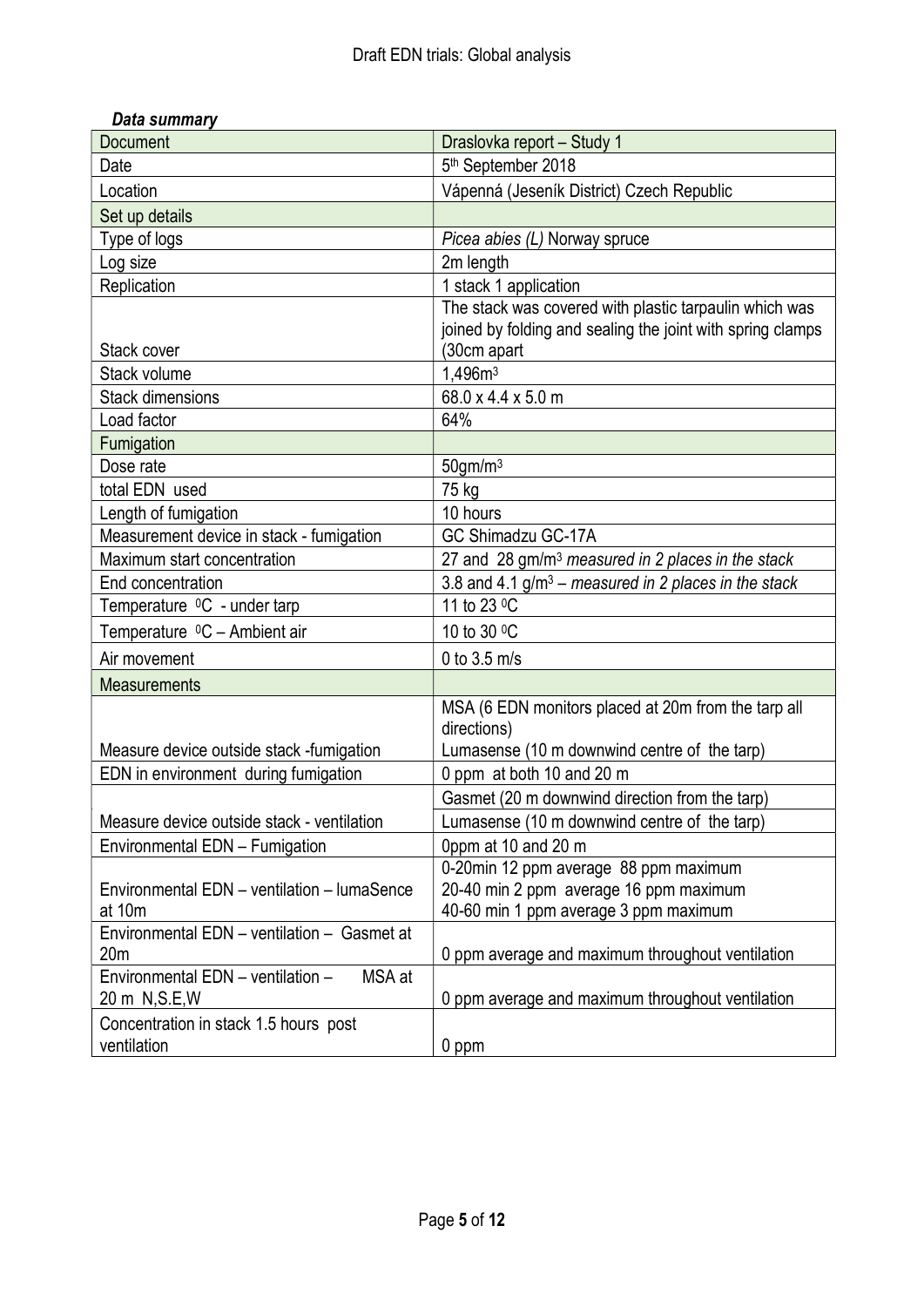## Data summary

| <b>Document</b>                          | Draslovka report - Study 2                                    |
|------------------------------------------|---------------------------------------------------------------|
| Date                                     | September 2018                                                |
| Location                                 | Vápenná (Jeseník District) Czech Republic                     |
| Set up details                           |                                                               |
| Type of logs                             | Picea abies                                                   |
| Log size                                 | $4.1 \times 1.9m$                                             |
| Replication                              | 1 stack 1 application                                         |
| Stack cover                              | Single tarpaulin secured with sand snake                      |
| Stack volume                             | 86m <sup>3</sup>                                              |
| <b>Stack dimensions</b>                  | No data                                                       |
| Load factor                              | 62%                                                           |
| Fumigation                               |                                                               |
| Dose rate                                | $50$ gm/m $3$                                                 |
| total EDN used                           | $4.3$ kg                                                      |
| Length of fumigation                     | 10 hours                                                      |
| Measurement device in stack - fumigation | GC Shimadzu GC-17A                                            |
|                                          | 61.21 to 67.8 gm/m <sup>3</sup> - measured in three different |
| Maximum start concentration              | places in the stack                                           |
|                                          | 1.97 to 2.5 $g/m^3$ – measured in three different places      |
| End concentration                        | in the stack                                                  |
| CT product                               | 169 g h/ $m3$                                                 |
| Temperature <sup>0</sup> C - under tarp  | no data                                                       |
| Temperature ${}^{0}C$ – Ambient air      | no data                                                       |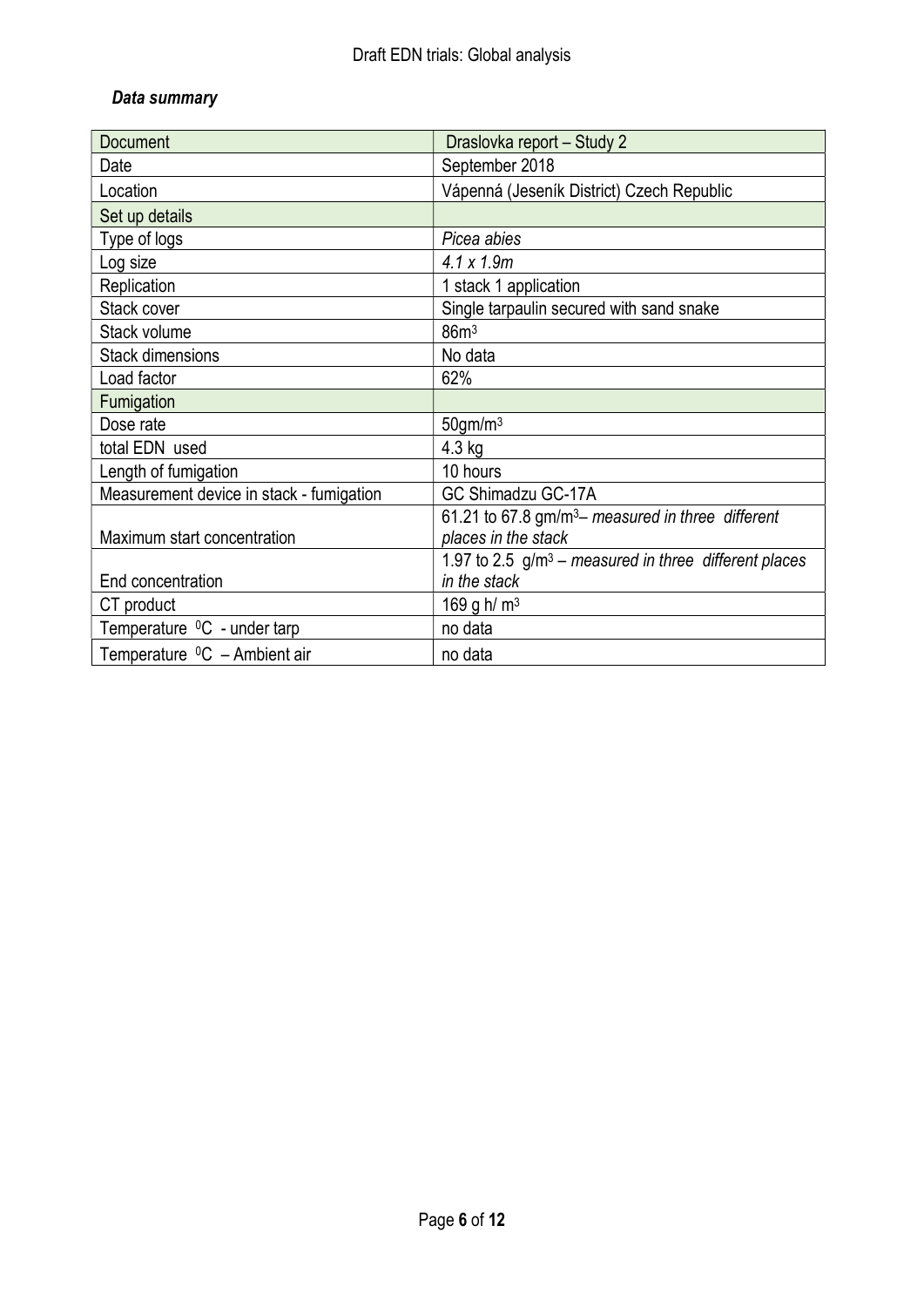## Czech Study : Efficacy study 2017

#### **Context**

A report for the Czech Forestry Protection Service (Ochrana lesa) reporting on trials conducted by Draslovka and the Czech University of Life Sciences.

The work tested efficacy against several species of bark beetles (Ips sp., Pityogenes sp., Hylurgops sp.).

|                                          | Paper produced by Draslovka and the Czech                             |
|------------------------------------------|-----------------------------------------------------------------------|
| Document                                 | University of Life Sciences.                                          |
| Date                                     | 18th May 2017                                                         |
| Location                                 | Near Libef Village, Czech Republic                                    |
| Set up details                           |                                                                       |
| Type of logs                             | Picea abies and Pinus sylvestris(L) Scots pine                        |
| Log size                                 | 4m long 15 to 40 cm diameter                                          |
| Replication                              | 1 stack 1 application                                                 |
|                                          | A tarpaulin was placed on the ground before the pile                  |
|                                          | was made. The stack was covered with a plastic                        |
| Stack cover                              | tarpaulin weighed down by sand bags.                                  |
| Stack volume                             | $130 \text{ m}^3$                                                     |
| <b>Stack dimensions</b>                  | $12.5 \times 4 \times 2.5$ m                                          |
| Load factor                              | 62%                                                                   |
| Fumigation                               |                                                                       |
| Dose rate                                | $50$ gm/m $3$                                                         |
| total EDN used                           | $6.5$ kg                                                              |
| Length of fumigation                     | 7 hours 45 minutes                                                    |
| Measurement device in stack - fumigation | Lumasense                                                             |
| Maximum start concentration              | Highest $49.2 \,$ gm/m <sup>3</sup> measured in 2 places in the stack |
| End concentration                        | 3.8 and 4.1 $g/m3$ – measured in 2 places in the stack                |
| CT product                               | 119.5 and 158.5 g hr/m <sup>3</sup> i.e. 2 places in the stack        |
| Temperature <sup>0</sup> C - under tarp  | No data                                                               |
| Temperature <sup>0</sup> C - Ambient air | No data                                                               |
| Efficacy                                 | 100% of insects                                                       |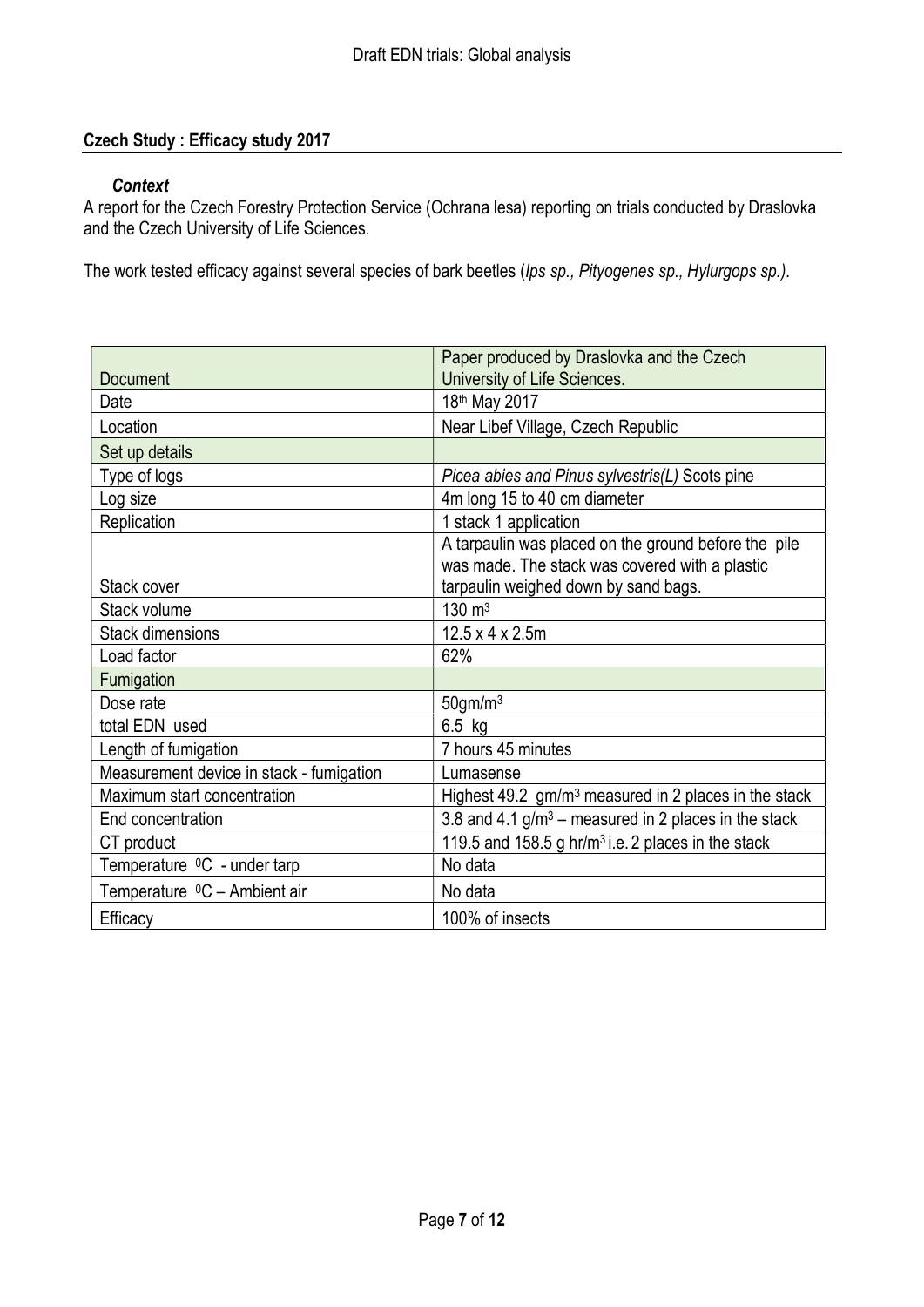## Russian study: Report to the Russian authorities

#### **Context**

To inform the EDN registration process in Russia, a fumigation study was conducted for the Russian government on December 2018 by Novorossiysk branch of the Russian fumigation group, Moscow at Apcharovsk, Krasodar Krai<sup>6</sup>. The purpose of the trial was to measure levels of EDN in the environment during fumigation and ventilation of a log stack.

The Russian Authorities have agreed to provide the Executive study from that study. They conclude in their report that EDN can be used as a fumigant without scrubbing and propose a buffer zone of 15 m.

| Document                                     | Russian fumigation group report                                                                                        |                       |            |         |
|----------------------------------------------|------------------------------------------------------------------------------------------------------------------------|-----------------------|------------|---------|
| Date                                         | 5th September 2018                                                                                                     |                       |            |         |
| Location                                     | Apcharovsk, Krasodar Krai. Russia                                                                                      |                       |            |         |
| Set up                                       |                                                                                                                        |                       |            |         |
| Type of logs                                 | Oak and pine (species not known)                                                                                       |                       |            |         |
| Log size                                     | No data                                                                                                                |                       |            |         |
| Replication                                  | 1 stack 1 application                                                                                                  |                       |            |         |
| Stack cover                                  | The stack covered in plastic tarpaulin and logs stacked on concrete.<br>A sand snake was used to secure the tarpaulin. |                       |            |         |
| Stack volume                                 | No data                                                                                                                |                       |            |         |
| <b>Stack dimensions</b>                      | No data                                                                                                                |                       |            |         |
| Load factor                                  | No data                                                                                                                |                       |            |         |
| Fumigation                                   |                                                                                                                        |                       |            |         |
| Dose rate                                    | $50$ gm/m $3$                                                                                                          |                       |            |         |
| total EDN used                               | $2.5$ kg                                                                                                               |                       |            |         |
| Length of fumigation                         | 8 hours                                                                                                                |                       |            |         |
| Measurement device in stack -                |                                                                                                                        |                       |            |         |
| fumigation                                   | Rikken FI-8000 instrument                                                                                              |                       |            |         |
| Maximum start concentration                  | $50$ gm/m $3$                                                                                                          |                       |            |         |
| End concentration                            |                                                                                                                        | $8$ gm/m <sup>3</sup> |            |         |
| Temperature <sup>0</sup> C - under tarp      | not provided                                                                                                           |                       |            |         |
| Temperature <sup>0</sup> C - Ambient air     | Measured - data not supplied                                                                                           |                       |            |         |
| <b>Measurements</b>                          |                                                                                                                        |                       |            |         |
| Measure device outside stack -<br>fumigation | MSA Ultima XA safety detector                                                                                          |                       |            |         |
| EDN in environment during                    |                                                                                                                        |                       |            |         |
| fumigation                                   | 0 ppm at 5, 15, 100 and 200 m                                                                                          |                       |            |         |
|                                              |                                                                                                                        | $0$ to 15 min         | 30 minutes | 1 hour  |
| Measure device outside stack -               | 3 metres from stack                                                                                                    | $> 10$ ppm            | 4 ppm      | $0$ ppm |
| ventilation                                  | At 5, 15, 100 and 200 m 0 ppm                                                                                          |                       |            |         |

#### Data summary

-

<sup>&</sup>lt;sup>6</sup> Located in the North Caucasus region in Southern Russia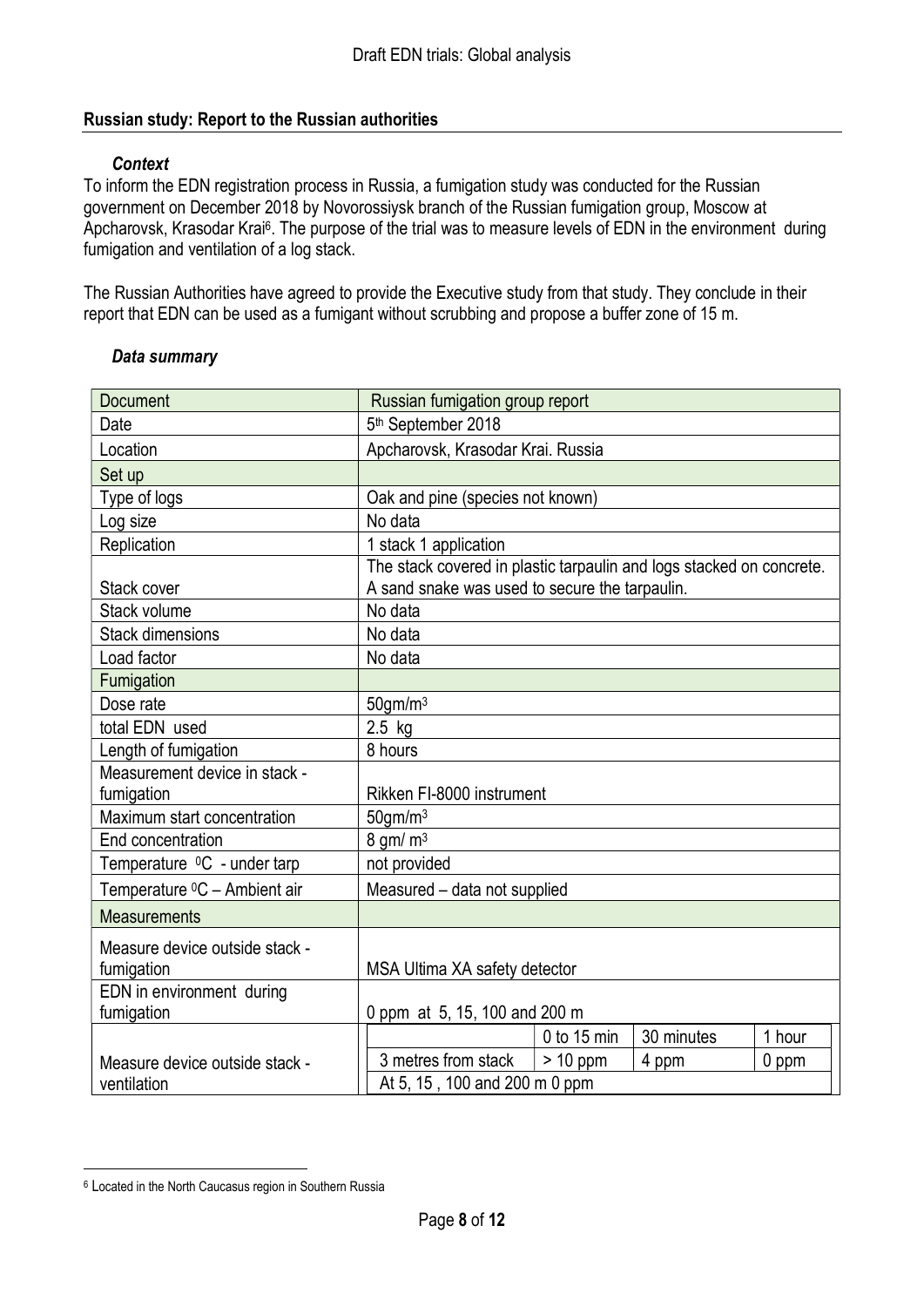## Korean studies:

### **Context**

Lee et al in 2016 published a paper in Pest Management Science Journal and supporting presentation on work undertaken in South Korea primarily to measure the efficacy of EDN for the control of Bursaphelenchus xylophilus Pine wood nematode, and its vector Monochamus alternatus Japanese pine sawyer, a long horn beetle. Environmental levels of EDN were also measured.

The paper describes the treatment of three different sized stacks at different treatment rates over several months. Environmental data was reported in the paper for the first and last of these three treatments. Graphs are provided in the presentation summarizing environmental data for all three treatments. All treatments were efficacious against the target pests.

Note:

- There are some small inconsistencies between the figures quoted in the presentation and the paper.
- Ventilation was undertaken by first lifting the edge of the tarpaulin and removing the tarpaulin completely after a period of time.

| Document                                   | Lee paper: Study 1                                |
|--------------------------------------------|---------------------------------------------------|
| Date                                       | 23-24 / 9/2014                                    |
| Location                                   | Gunsan Port, Jeonbuk Province                     |
| Set up                                     |                                                   |
| Type of logs                               | Pinus radiata                                     |
| Log size                                   | No data                                           |
| Replication                                | 1 stack 1 application                             |
| Stack cover                                | PVC tarpaulin                                     |
| Stack volume                               | 107 <sup>m3</sup>                                 |
| <b>Stack dimensions</b>                    | No data                                           |
| Load factor                                | 46%                                               |
| Fumigation                                 |                                                   |
| Dose rate                                  | $100$ gm/m $3$                                    |
| total EDN used                             | No data                                           |
| Length of fumigation                       | 24 hours                                          |
| Measurement device in stack - fumigation   | Did not                                           |
| Maximum start concentration                | No data available                                 |
| End concentration                          | 60 ppm                                            |
| <b>CT</b>                                  | 398 g h / m <sup>3</sup>                          |
| Temperature <sup>0</sup> C - under tarp    | 21 to 33 °C                                       |
| Temperature <sup>0</sup> C - Ambient air   | 21 to 33 °C                                       |
| wind speed                                 | $3$ to $5$ m/s                                    |
| <b>Measurements</b>                        |                                                   |
| Measure device outside stack - fumigation  | GC and tedlar bags                                |
| EDN in environment during fumigation       | < $0.05$ ppm at 5, 10 and 20 m from 0 to 18 hours |
| Measure device outside stack - ventilation | GC and tedlar bags                                |
| Environmental EDN - ventilation            | Measurements given for 5, 10 and 20 m see below   |

#### Data summary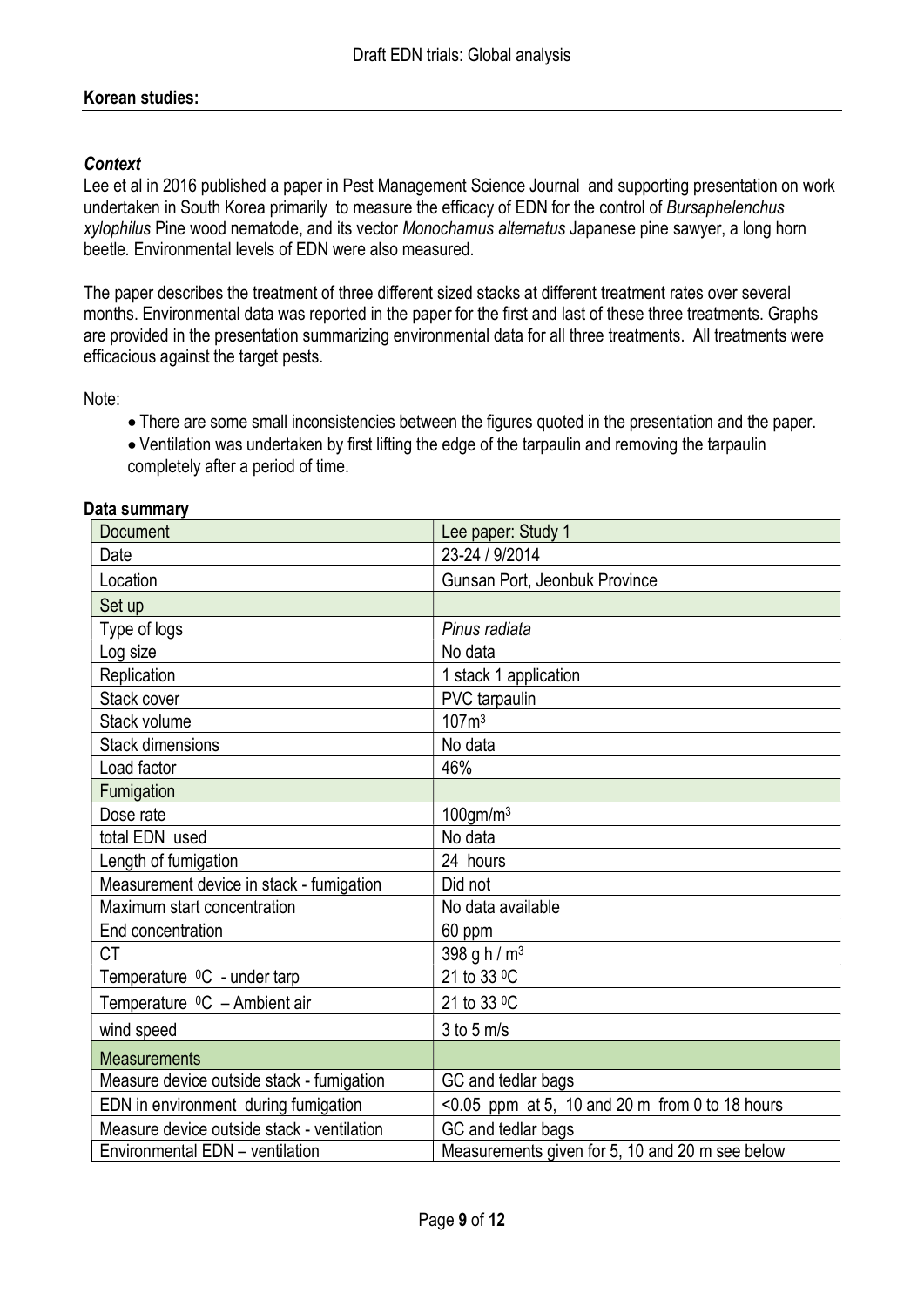

Side open ventilation<br>(under TLV: <mark>2hr</mark> after vent)



Full open ventilation<br>(under TLV: <mark>1hr</mark> after vent)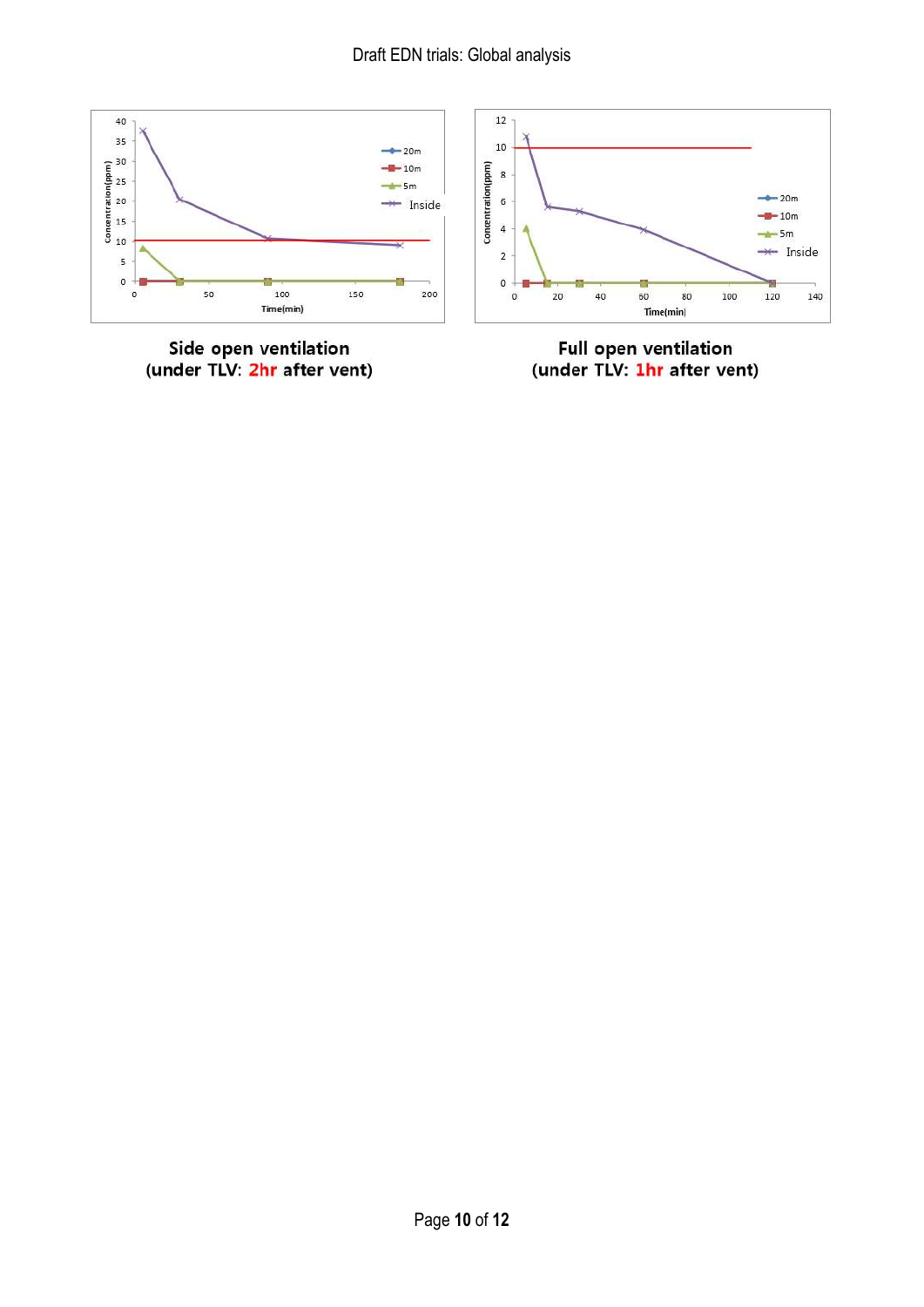| Document                                   | Lee paper: Study 2                                   |
|--------------------------------------------|------------------------------------------------------|
| Date                                       | 17 - 18/11/2014                                      |
| Location                                   | Gunsan Port, Jeonbuk Province                        |
| Set up                                     |                                                      |
| Type of logs                               | Pinus radiata                                        |
| Log size                                   | No data                                              |
| Replication                                | 1 stack 1 application                                |
| Stack cover                                | PVC tarpaulin                                        |
| Stack volume                               | $50 \text{ m}^3$                                     |
| <b>Stack dimensions</b>                    | not given                                            |
| Load factor                                | 46 %                                                 |
| Dose rate                                  | 120 gm/m <sup>3</sup>                                |
| total EDN used                             | not given                                            |
| Length of fumigation                       | 24 hours                                             |
|                                            | Agilent GC Shimadzu GC-17A with samples collected in |
| Measurement device in stack - fumigation   | a Tedlar bag                                         |
| Maximum start concentration                | not given                                            |
| End concentration                          | 38 ppm                                               |
| СT                                         | 547.22 g h / $m3$                                    |
| Temperature Celsius - under tarp           | 6 to 12 °C                                           |
| Temperature Celsius - Ambient air          | 6 to 12 °C                                           |
| Measurement                                |                                                      |
| Measure device outside stack -fumigation   |                                                      |
| EDN in environment during fumigation       |                                                      |
| Measure device outside stack - ventilation | GC and tedlar bags                                   |
| Environmental EDN - ventilation            | Measurements given for 5, 10 and 20 m see below      |



Side open ventilation<br>(under TLV: 2hr after vent)



Full open ventilation<br>(under TLV: 1hr after vent)